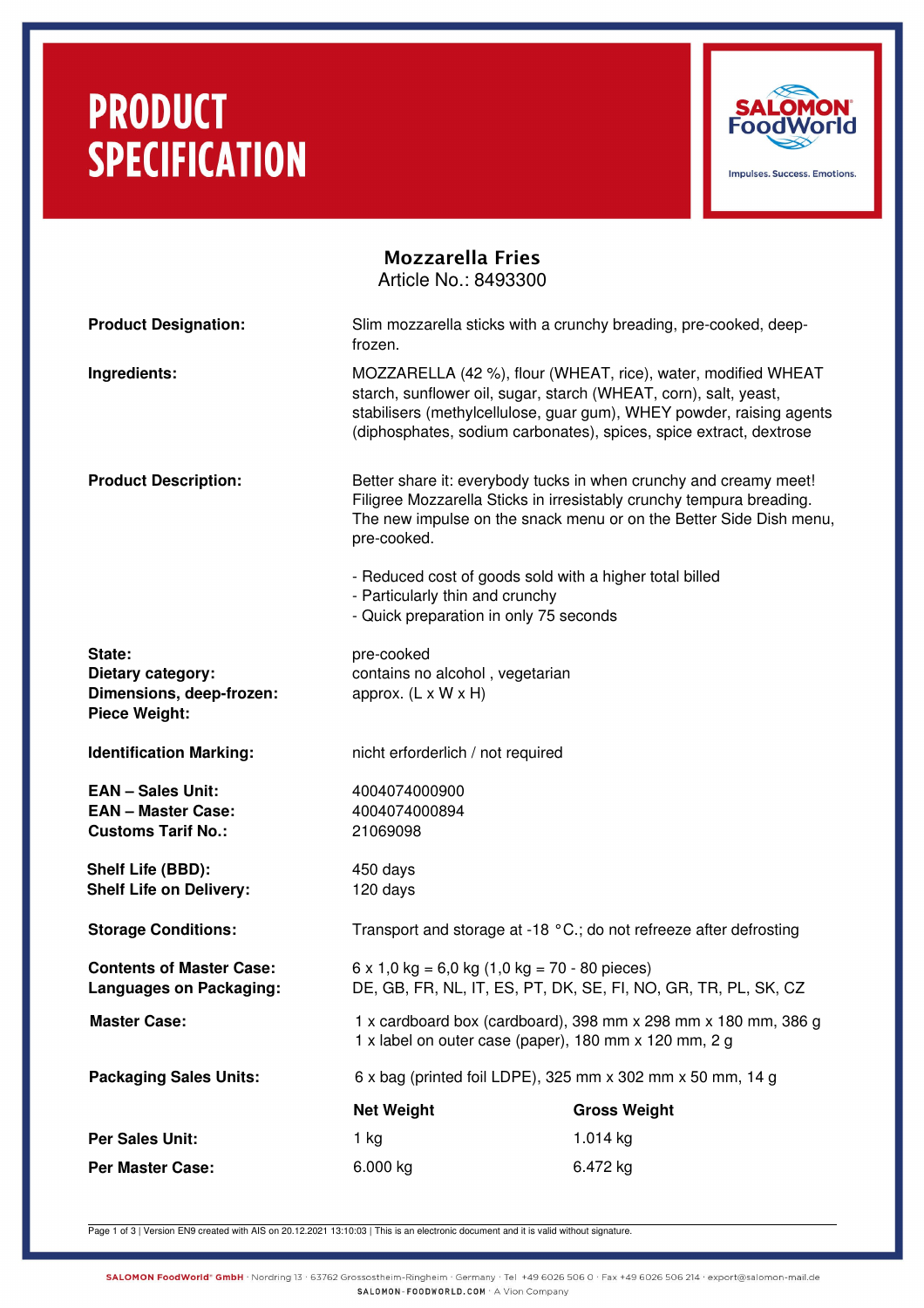# **PRODUCT SPECIFICATION**



Impulses, Success, Emotions.

## Mozzarella Fries Article No.: 8493300

**Cases per Layer:** 8 **Cases per Pallet:** 72 Gross Weight per Pallet: 485.984 kg Pallet Height: 1770 mm

**Recommended Preparation:** Prepare the product from frozen. Cooking times may vary depending on the power rating of the appliance. Merrychef 380V:

6 pieces, 01:20 min.,

250 °C, 100 % fan speed, 50 % microwave power start with 100% fan & 0% microwave, after 40 - 60 sec. switch on 50% microwave

20 pieces, 01:40 min.,

250 °C, 100 % fan speed, 50 % microwave power start with 100% fan & 0% microwave, after 40 - 60 sec. switch on 50% microwave Combi-steamer (dry heat): 240 °C ca. 2 min.

Deep-fryer: 175 °C ca. 1:15 min.

### **Nutritional values: 100 g contain on average:**

| Energy [kJ / kcal]:     | 1210 / 289 |
|-------------------------|------------|
| Fat $[g]$ :             | 14         |
| of which saturates [g]: | 6.6        |
| Carbohydrate [g]:       | 27         |
| of which sugars [g]:    | 3.2        |
| Protein [g]:            | 13         |
| Salt [g]:               | 1.3        |
| Fibre [g]:              | 14         |

#### **Bacteriological Data:**

| $<$ 100000 CFU/g      |
|-----------------------|
| $<$ 100 CFU/g         |
| $<$ 1000 CFU/g        |
| $<$ 100 CFU/g         |
| $<$ 100 CFU/g         |
| not traceable in 25 g |
|                       |

Page 2 of 3 | Version EN9 created with AIS on 20.12.2021 13:10:03 | This is an electronic document and it is valid without signature.